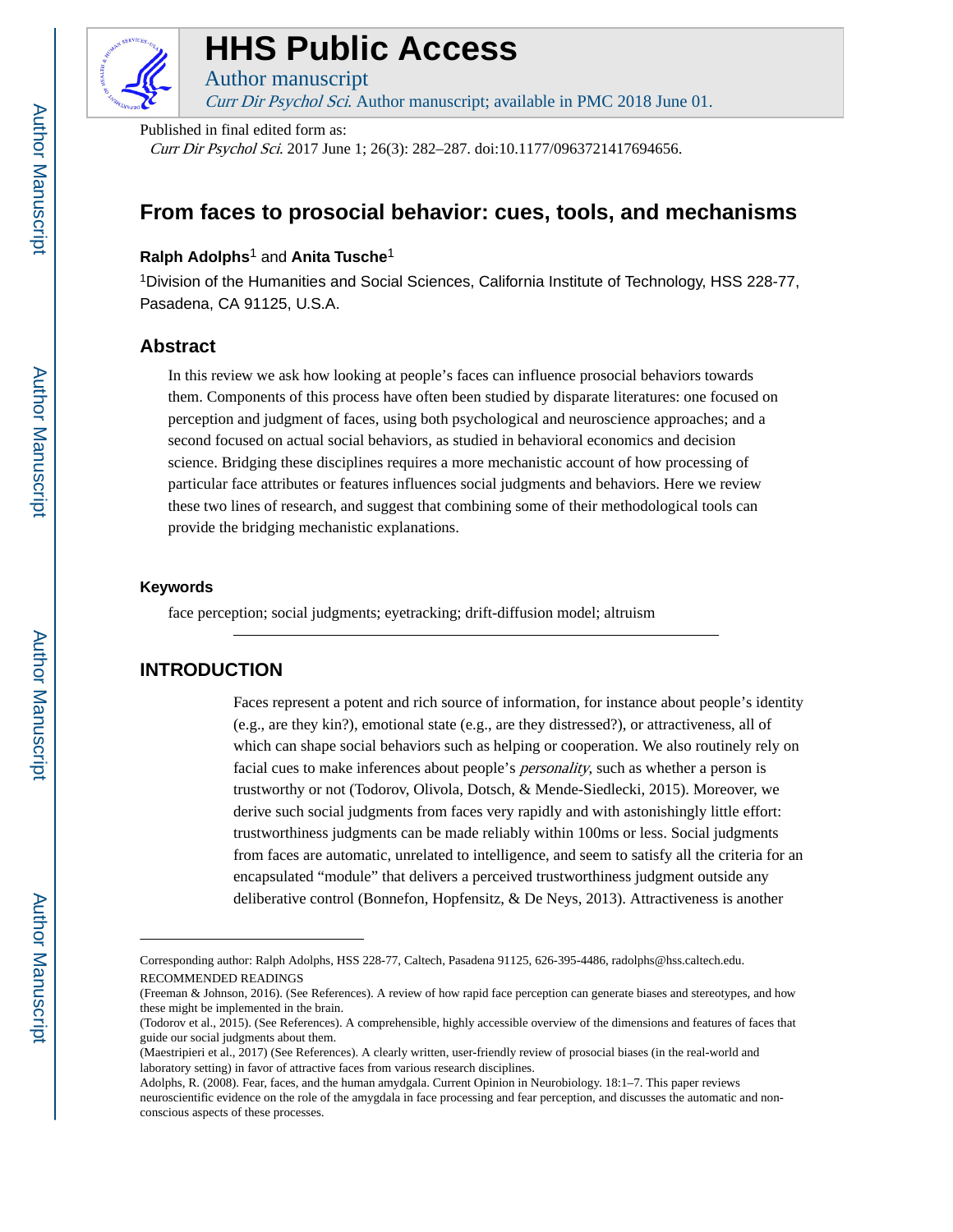popular example of how faces shape social inferences about others' personality. People tend to attribute more positive characteristics to physically attractive compared to unattractive strangers (e.g. generosity, intelligence, or trustworthiness), which affects a wide variety of social behaviors (reviewed in (Maestripieri, Henry, & Nickels, 2017).

The ultimate factors that generate our social judgments based on faces are many. At a minimum, they include the detailed features and their configuration of the face (e.g. physiognomic features such as symmetry), how it relates to other faces (e.g., how close to the 'average' face) or how similar the face is to our own face (reflecting genetic relatedness) (Todorov et al., 2015). Considerable work in developmental, evolutionary, and social psychology provides initial clues about how specific face attributes are linked to social judgments and to prosocial (or antisocial) behaviors. For instance, physiognomic features of male faces such as the testosterone-related width-to-height ratio provide cues about whom to trust, and affect cooperative behavior. In particular, men with proportionally wider faces are perceived as less trustworthy, and indeed are more likely to act in their own self-interest and violate other's trust (M Stirrat & Perrett, 2010), although context might play a role (M. Stirrat & Perrett, 2012). Another example concerns facial cues of self-resemblance (signaling kinship) which in turn can motivate prosocial behavior (A. Marsh, 2016): faces that are more similar to oneself are perceived as more trustworthy (DeBruine, 2011) and facilitate cooperation (Krupp, DeBruine, & Barclay, 2008).

Yet the precise mechanisms underlying these findings remain largely unknown. Studies on the effects of faces on prosociality rarely spell out the mediating mental or neural mechanisms, in good part because they typically focus on tools from a single discipline, and describe only a piece of the entire process. Here we briefly introduce the relevant literatures, and suggest that putting together the pieces to provide a more comprehensive mechanistic account will require combining their approaches and tools. We begin with an overview of face perception, then turn to prosocial behavior, and conclude with a synthesis of tools from these disciplines.

### **FACE PERCEPTION AND THE BRAIN**

Understanding face perception, and the social judgments that build on it, has been substantially informed by recent neuroscience studies. What is clear from neuroscience data is that a comprehensive representation of a face – of an object comprised of many features all configurally bound into a Gestalt percept – requires interactions within a network of brain structures that all implement somewhat distinct psychological processes. For instance, it requires brain structures that process the features of the face and their spatial relationships- the eyes, the nose, the mouth, and how these are located with respect to one another. This includes brain regions such as the fusiform face area (FFA) and superior temporal sulcus (STS) (see Figure 1, left panel). What exactly each of these brain regions represents, and how they communicate with one another to synthesize a comprehensive visual representation of the entire face, is being worked out in great detail by studies that use a combination of neuroimaging (e.g. functional magnetic resonance imaging; Figure 1, right panel) and recordings from single brain cells (Freiwald, Tsao, & Livingstone, 2009). One approximate scheme is that some regions (like the FFA) represent the static, physiognomic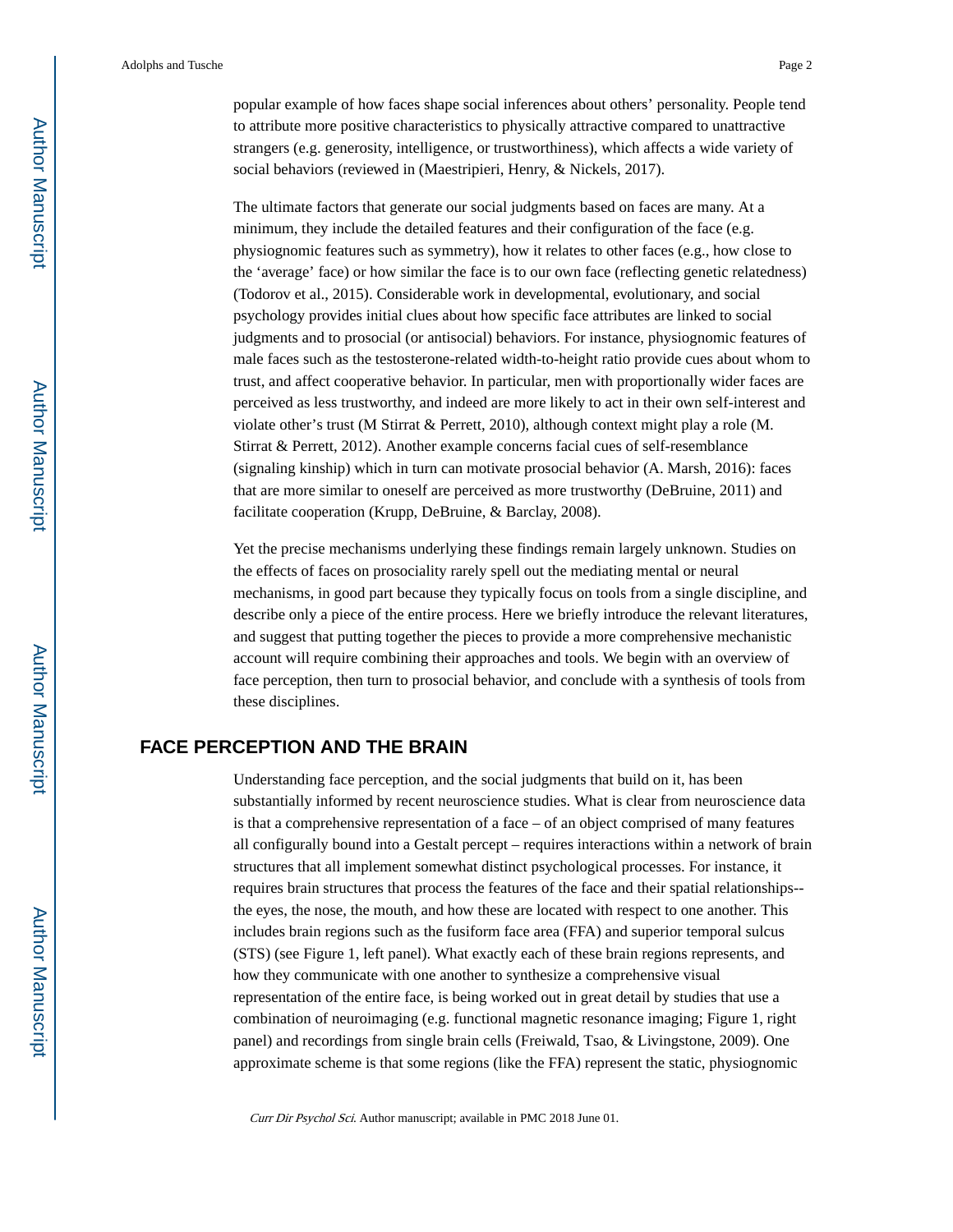appearance of a face, whereas other regions (like the STS) represent changeable features in faces, corresponding to encoding of the identity vs. the emotional expression of a person, respectively (Haxby, Hoffman, & Gobbini, 2000). For example, the individual sets of muscles whose movements comprise emotional facial expressions can be decoded from neuroimaging patterns in the STS (Srinivasan, Golomb, & Martinez, 2016). What neuroscience data show is that there are various processes, occurring to some extent in distinct brain regions, that assemble a full perceptual representation of a face. A bias in any one of these components could thus implement the effect of a specific facial cue on social judgments and social behavior, examples we turn to next.

Let's look at the positive bias in favor of physically attractive people mentioned earlier. Reward-related regions of the brain, such as the orbitofrontal cortex (Figure 1), are activated by the perceived attractiveness of faces. These brain regions are thus likely candidates for neural processes that mediate the automatic biases for social judgments and generous behaviors based on attractiveness. Attractiveness judgments also activate the dorsomedial prefrontal cortex, a brain region that is also recruited when people make face-based inferences about other people's personality traits, such as their trustworthiness (Bzdok et al., 2012). This brain region is strongly implicated in all social judgments that require some level of abstraction and causal inference, so that we can attribute mental states and personalities to people from their observed behavior. In the case of faces, the dorsomedial prefrontal cortex is automatically activated whenever we see facial expressions (in people or in animals), since we spontaneously attribute emotions to them from seeing their expressions (Spunt, Ellsworth, & Adolphs, 2016). Representing reward value and inferring mental state are thus at least two separate processes that contribute to prosocial behaviors towards attractive faces.

Other brain structures relevant for social judgments based on faces include the amygdala and the insula (Figure 1). Trustworthiness judgments based on facial characteristics have been shown to involve brain responses in these regions (Winston, Strange, O'Doherty, & Dolan, 2002). Whereas the amygdala may provide a rapid and coarse evaluation of faces, and help direct attention to their features, the insula is thought to represent our own bodily reactions to the face – that is, how we feel about it. Focal damage to the amygdala in rare patients has provided some of the most dramatic deficits in social judgments from faces. For instance, such patients judge faces to look abnormally trustworthy and approachable (R Adolphs, Tranel, & Damasio, 1998) and also are unable to recognize fear from facial expressions (R Adolphs, Tranel, Damasio, & Damasio, 1994). This latter finding has been linked to a particular attentional impairment: patients with amygdala damage fail to judge faces as fearful because they do not look at the eye region of the face, a bias that can be revealed with eyetracking (see below) (R. Adolphs et al., 2005). This last study ties together social judgments, a particular facial feature (the eyes), and a specific brain structure (the amygdala), and is an example of the kind of mechanistic explanation we would ultimately like to have for all social judgments from faces, and their impact on social behavior.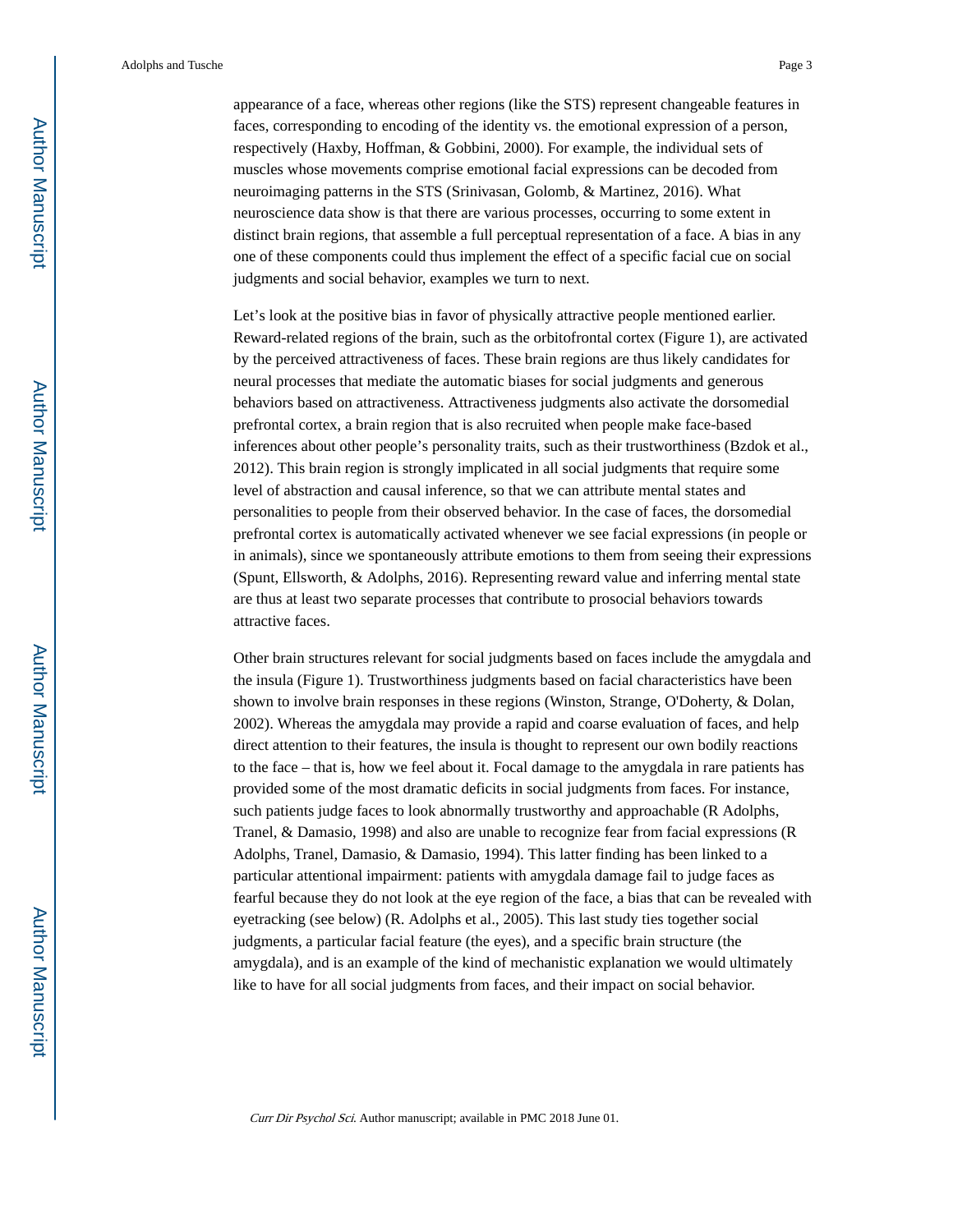## **FACES AND PROSOCIAL BEHAVIOR**

Interestingly, neuroscience studies on the functional link of face perception and prosocial behavior also indicate that the amygdala might play a key role. Exceptionally altruistic people who volunteered to give up a kidney for the benefit of a total stranger, showed higher neural activity in the right amygdala when briefly exposed to fearful faces (A. A. Marsh et al., 2014). This difference in neural responses in the amygdala during face processing was also linked to superior recognition accuracy for these facial expressions. One possible explanation for these findings is that a heightened sensitivity to visual cues of personal distress might underlie increased motivations to respond altruistically to the person in distress. Besides real-world measure of altruistic behavior such as organ donation, increased sensitivity to fearful facial expressions also predicted individual differences in prosocial behavior assessed in the laboratory (A. A. Marsh, Kozak, & Ambady, 2007). This evidence clearly suggests that individual differences in face processing are linked to individual differences in altruistic behavior, mediated by variability in specific brain regions such as the amygdala.

In addition to facial expression, the mere physiognomy of the face (its neutral appearance in a person) also biases prosocial behavior. For example, prosocial biases in favor of physically attractive people have been observed in door-to-door fundraising (Landry, Lange, List, Price, & Rupp, 2006) and charitable donation behavior (Price, 2008; Raihani & Smith, 2015). Effects of facial attractiveness on prosocial decisionmaking have been observed in laboratory settings using economic game-theoretical paradigms: attractive people were offered more money, compared to unattractive players (Rosenblat, 2008; Solnick & Schweitzer, 1999) as signaled for instance in higher facial asymmetry (Zaatari, Palestis, & Trivers, 2009). Interestingly, physically attractive people themselves are actually less generous, less cooperative and less trustworthy (Maestripieri et al., 2017), suggesting that although we reliably infer traits about people from their faces, these judgments are often not valid. While these findings clearly show that facial cues are linked to individual differences in people's prosocial behavior, we know surprisingly little about the precise mental and neural mechanisms that link them. We propose that utilizing advanced tools traditionally used in different research disciplines might be utilized to bridge this gap.

#### **TOOLS**

There are a number of tools available for extracting dimensions or features from faces that correlate with specific social judgments. Some of these merely answer the question, "which particular regions of a face influence a social judgment the most?" Others go further than this and allow us also to ask, "what mechanism might be mediating that effect?"

The most commonly used tool is eyetracking, which quantifies eye movements via remote or head-mounted devices, allowing us to analyze where people are attending, and what specific facial information they are processing. With the availability of easy-to-use, high-resolution eyetrackers (with temporal sampling rates typically between 100–1000 Hz) that do not require headmounting, collecting such data is commonplace.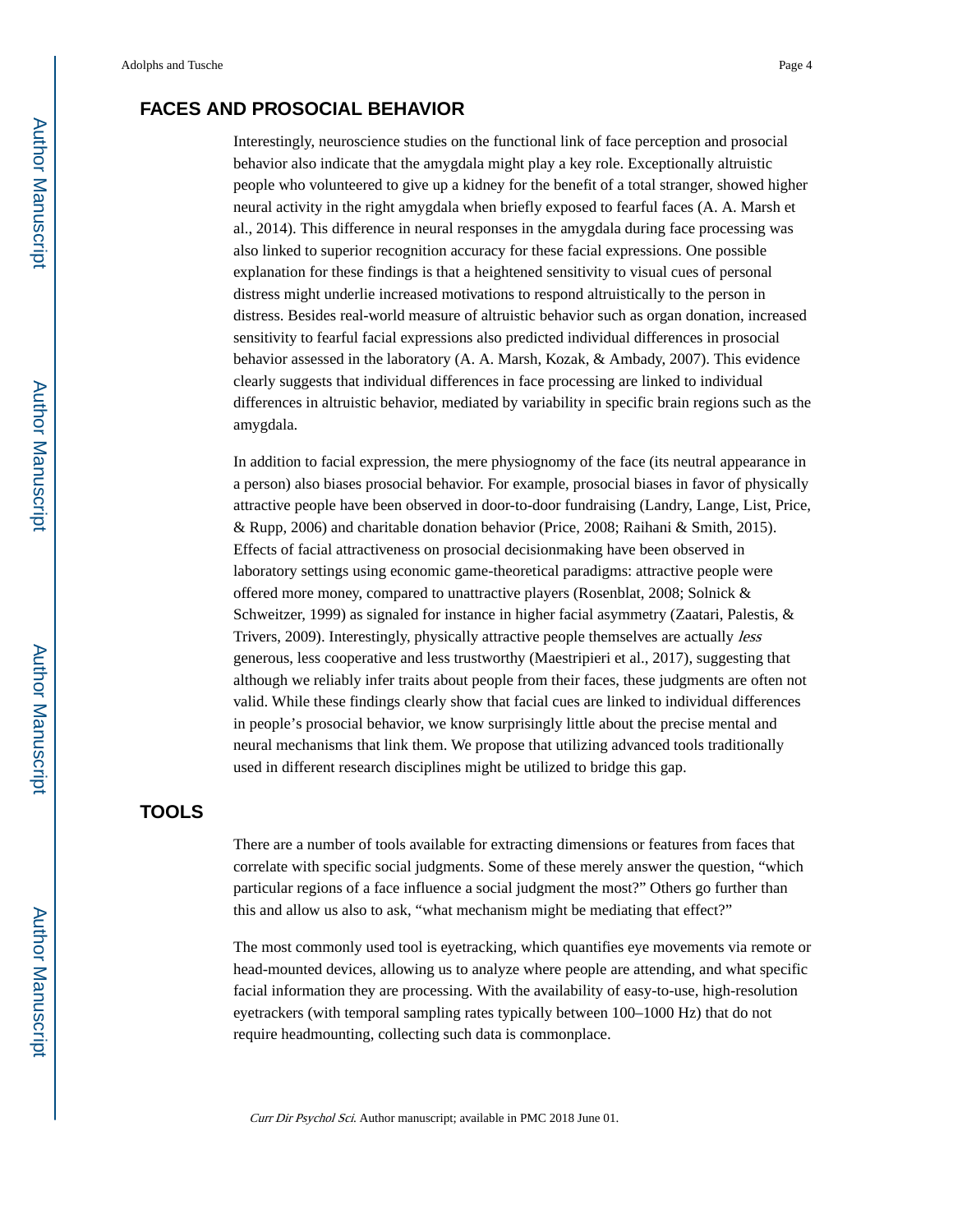However, these data can also be analyzed with more sophisticated approaches. Thus, a second tool concerns analyses that can map eyetracking data onto psychologically meaningful attributes or dimensions. In one example, a linear classifier using a machine learning algorithm was trained on the fixations that people make to objects and faces in complex visual scenes, and the resultant model was then tested on a holdout dataset. The net result produced a fairly detailed inventory of the relative weight that various attributes of the visual scenes exert on visual attention, that is, their visual saliency (Xu, Jiang, Wang, Kankanhalli, & Zhao, 2014) (Figure 2, upper panel). Interestingly, this was done on an individual subject basis (with about 700 images) and used to study individual differences (Wang et al., 2015). You could think of this approach as analogous to a big regression model in which we have asked how strongly different features in a visual stimulus predict the location of where people will look—some features attract visual attention strongly (e.g., the eyes in face), whereas others do not.

The third type of tool comes from models that can take the results from the above two tools, and use these to predict behavioral choices (e.g., Figure 2, bottom panel). This set of tools comprises models that convert where we look and attend into decisions. One class of models accumulates sensory evidence over time, and one of the most influential of these models are so-called drift-diffusion models (DDMs) (Ratcliff & McKoon, 2008). These models have been successfully used to describe perceptual decision-making and are particularly powerful for various reasons: they are neurobiologically plausible, allow the estimation of parameters that correspond to specific psychological processes, can be fit from a range of different dependent measures (e.g., reaction times, visual fixations, firing rates of neurons in the brain), and can be extended to more than two behavioral options. Within the framework of these models, looking at an available choice-option or their choice-relevant feature contributes to the noisy evidence accumulation over time (Figure 1, bottom panel). As enough evidence is gathered and one of the two decision barriers is crossed, a decision in favor of this choice option is made. This means that eyetracking data can be directly incorporated into the DDM (Krajbich, Armel, & Rangel, 2010). One natural hypothesis, which has not yet been tested, is that a similar approach could be taken also for the features within faces: the more we look at somebody's eyes, nose, or mouth (or any relevant facial cue for that matter), the more information about this facial feature would bias our social judgment and behavior towards the person.

A final set of tools probes the dimensions or features of faces more directly by manipulating them: computer-generated faces can parametrically manipulate width-to-height ratio, skin color, or indeed any configuration that reliably correlates with a social judgment. Another approach uses random sampling of face regions, or adds random noise to faces, in order to extract, over many trials, those regions of a face where variability is most strongly associated with a social judgment (see (Todorov et al., 2015) for review). There are a number of such data-driven approaches being used in order to discover facial features or dimensions that one might not even have hypothesized to play a role in prosocial behaviors (R Adolphs, Nummenmaa, Todorov, & Haxby, 2016). These approaches complement the above set, and taken together allow us to investigate how facial features link to prosocial behaviors with both a broad, data-driven survey, and with more focused hypotheses.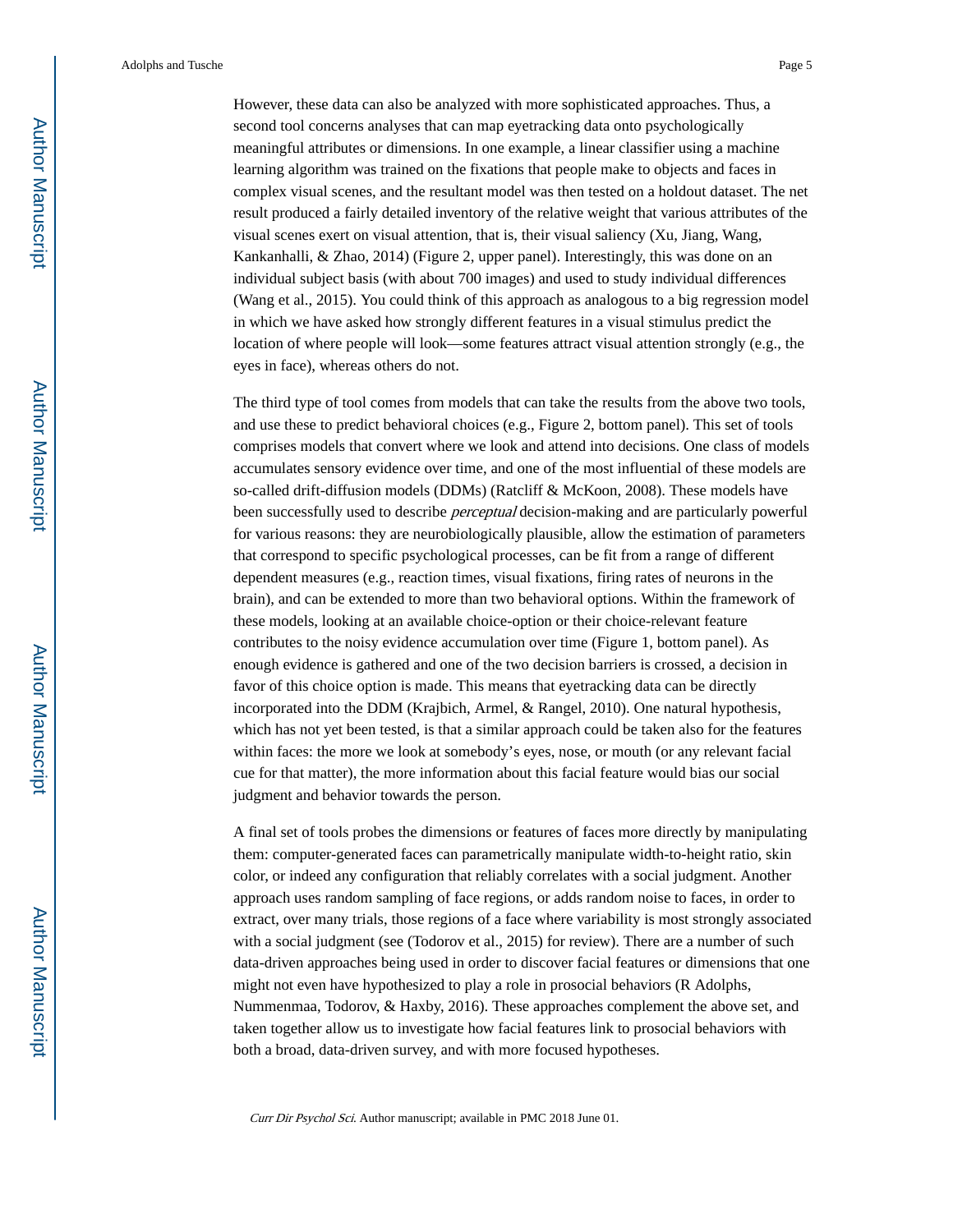## **FUTURE DIRECTIONS**

The framework we have sketched suggests several future directions. First and most obviously, it would motivate specific hypotheses about the mediating psychological processes (and their neural mechanisms) that link attention to faces, on the one hand, to aspects of prosocial behavior, on the other hand. To test these hypotheses, one would need to go from the face (e.g., with eyetracking studies) to the behavior (e.g., with behavioral economics studies), and incorporate the data generated into quantitative models (e.g., DDMs, machine-learning analyses of eyetracking data). Second, it offers sensitive and quantitative assessment not only for individual differences in these processes, but also for help in diagnosis of psychiatric disorders. For instance the study we highlighted (Wang et al., 2015) used model-based eyetracking to investigate how people with autism view stimuli like faces differently. Third, while we have assumed throughout that attention to faces has a causal influence on prosocial behavior, the relation could of course go in the opposite direction as well (individual differences in people's prosociality may drive attention to faces) or both could be embedded in more complex networks of common causes, and these causal effects should be investigated as well. Fourth, future studies might explore the role of social processes such as empathy (that reliably predict prosocial acts, (Tusche, Bockler, Kanske, Trautwein, & Singer, 2016) as mediating factor that links attention to facial cues (e.g. related to distress) to subsequent helping. Finally, our framework suggests some speculative interventions for how people might become more prosocial in their behavior (Zaki & Cikara, 2015): if we can manipulate how people look at each other, we might be able to influence how they behave towards one another.

#### **Acknowledgments**

We thank Juri Minxha and Shuo Wang for helpful comments, and Anna Skomorovsky for help with Figure 1. Funded by a Conte Center grant from NIMH.

## **Bibliography**

- Adolphs R, Gosselin F, Buchanan TW, Tranel D, Schyns P, Damasio AR. A mechanism for impaired fear recognition after amygdala damage. Nature. 2005; 433(7021):68–72. [PubMed: 15635411]
- Adolphs R, Nummenmaa L, Todorov A, Haxby JV. Data-driven approaches in the investigation of social perception. Philos Trans R Soc Lond B Biol Sci. 2016; 371
- Adolphs R, Tranel D, Damasio AR. The Human Amygdala in Social Judgment. Nature. 1998; 393:470–474. [PubMed: 9624002]
- Adolphs R, Tranel D, Damasio H, Damasio A. Impaired recognition of emotion in facial expressions following bilateral damage to the human amygdala. Nature. 1994; 372:669–672. [PubMed: 7990957]
- Bonnefon JF, Hopfensitz A, De Neys W. The modular nature of trustworthiness detection. J Exp Psychol Gen. 2013; 142:143–150. [PubMed: 22686638]
- Bzdok D, Langner R, Hoffstaedter F, Turetsky BI, Zilles K, Eickhoff SB. The modular neuroarchitecture of social judgments on faces. Cereb Cortex. 2012; 22:951–961. [PubMed: 21725038]
- DeBruine L. Opposite-sex siblings decrease attraction, but not prosocial attributions, to self-resembling opposite-sex faces. PNAS. 2011; 108:11710–11714. [PubMed: 21709272]
- Freeman JB, Johnson KL. More than meets the eye: split-second social perception. Trends in Cognitive Sciences. 2016; 20:362–374. [PubMed: 27050834]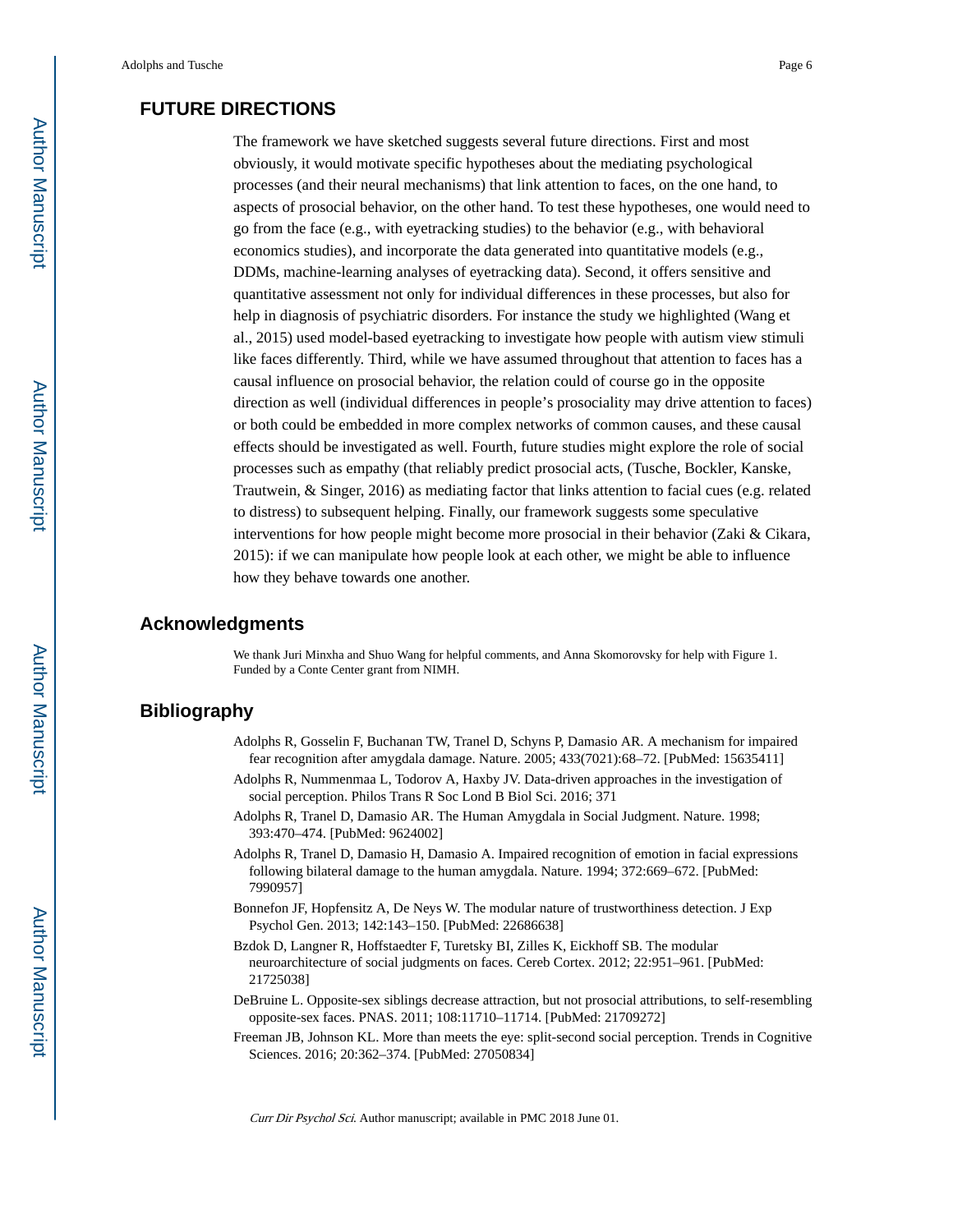- Haxby JV, Hoffman EA, Gobbini MI. The distributed human neural system for face perception. Trends in Cognitive Science. 2000; 4:223–233.
- Hutcherson CA, Bushong B, Rangel A. A Neurocomputational Model of Altruistic Choice and Its Implications. Neuron. 2015; 87(2):451–462. [PubMed: 26182424]
- Krajbich I, Armel C, Rangel A. Visual fixations and the computation and comparison of value in simple choice. Nature Neuroscience. 2010; 13:1292–1298. [PubMed: 20835253]
- Krupp DB, DeBruine LM, Barclay P. A cue of kinship promotes cooperation for the public good. Evolution and Human Behavior. 2008; 29:49–55.
- Landry C, Lange A, List JA, Price MK, Rupp N. Toward an understanding of the economics of charity: evidence from a field experiment. Quarterly Journal of Economics. 2006; 121:747–782.
- Maestripieri D, Henry A, Nickels N. Explaining financial and prosocial biases in favor of attractive people: interdisciplinary perspectives from economics, social psychology, and evolutionary psychology. Behav Brain Sci, forthcoming. 2017
- Marsh A. Neural, cognitive and evolutionary foundations of human altruism. Cognitive Science. 2016; 7:59–71. [PubMed: 26685796]
- Marsh AA, Kozak MN, Ambady N. Accurate identification of fear facial expressions predicts prosocial behavior. Emotion. 2007; 7(2):239–251. [PubMed: 17516803]
- Marsh AA, Stoycos SA, Brethel-Haurwitz KM, Robinson P, VanMeter JW, Cardinale EM. Neural and cognitive characteristics of extraordinary altruists. Proc Natl Acad Sci U S A. 2014; 111(42): 15036–15041. [PubMed: 25225374]
- Price M. Fund-raising success and a solicitor's beauty capital: blondes raise more funds? Economics Letters. 2008; 100(351–354)
- Raihani NJ, Smith S. Competitive helping in online giving. Current Biology. 2015; 25:1–4. [PubMed: 25532895]
- Ratcliff R, McKoon G. The diffusion decision model: theory and data for two-choice decision tasks. Neural Computation. 2008; 20:873–922. [PubMed: 18085991]
- Rosenblat TS. The beauty premium: Physical attractiveness and gender in dictator games. Negotiation Journal. 2008; 24:465–481.
- Solnick SJ, Schweitzer ME. The influence of physical attractiveness and gender on ultimatum game decisions. Organizational Behavior and Human Decision processes. 1999; 79:199–215. [PubMed: 10471361]
- Spunt R, Ellsworth E, Adolphs R. The neural basis of understanding the expression of the emotions in man and animals. Social Cognitive and Affective Neuroscience. 2016 in press.
- Srinivasan R, Golomb JD, Martinez AM. A neural basis of facial action recognition in humans. The Journal of Neuroscience. 2016; 36:4434–4442. [PubMed: 27098688]
- Stirrat M, Perrett D. Valid facial cues to cooperation and trust: male facial width and trustworthiness. Psychological Science. 2010 in press.
- Stirrat M, Perrett DI. Face structure predicts cooperation: men with wider faces are more generous to their in-group when out-group competition is salient. Psychol Sci. 2012; 23(7):718–722. [PubMed: 22623509]
- Todorov A, Olivola CY, Dotsch R, Mende-Siedlecki. Social attributions from faces: determinants, consequences, accuracy, and functional significance. Annual Review of Psychology. 2015; 66:519–545.
- Tusche A, Bockler A, Kanske P, Trautwein FM, Singer T. Decoding the Charitable Brain: Empathy, Perspective Taking, and Attention Shifts Differentially Predict Altruistic Giving. J Neurosci. 2016; 36(17):4719–4732. [PubMed: 27122031]
- Wang S, Jiang M, Duchesne XM, Kennedy DP, Adolphs R, Zhao Q. Atypical visual saliency in autism spectrum disorder quantified through model-based eyetracking. Neuron. 2015; 88:604–616. [PubMed: 26593094]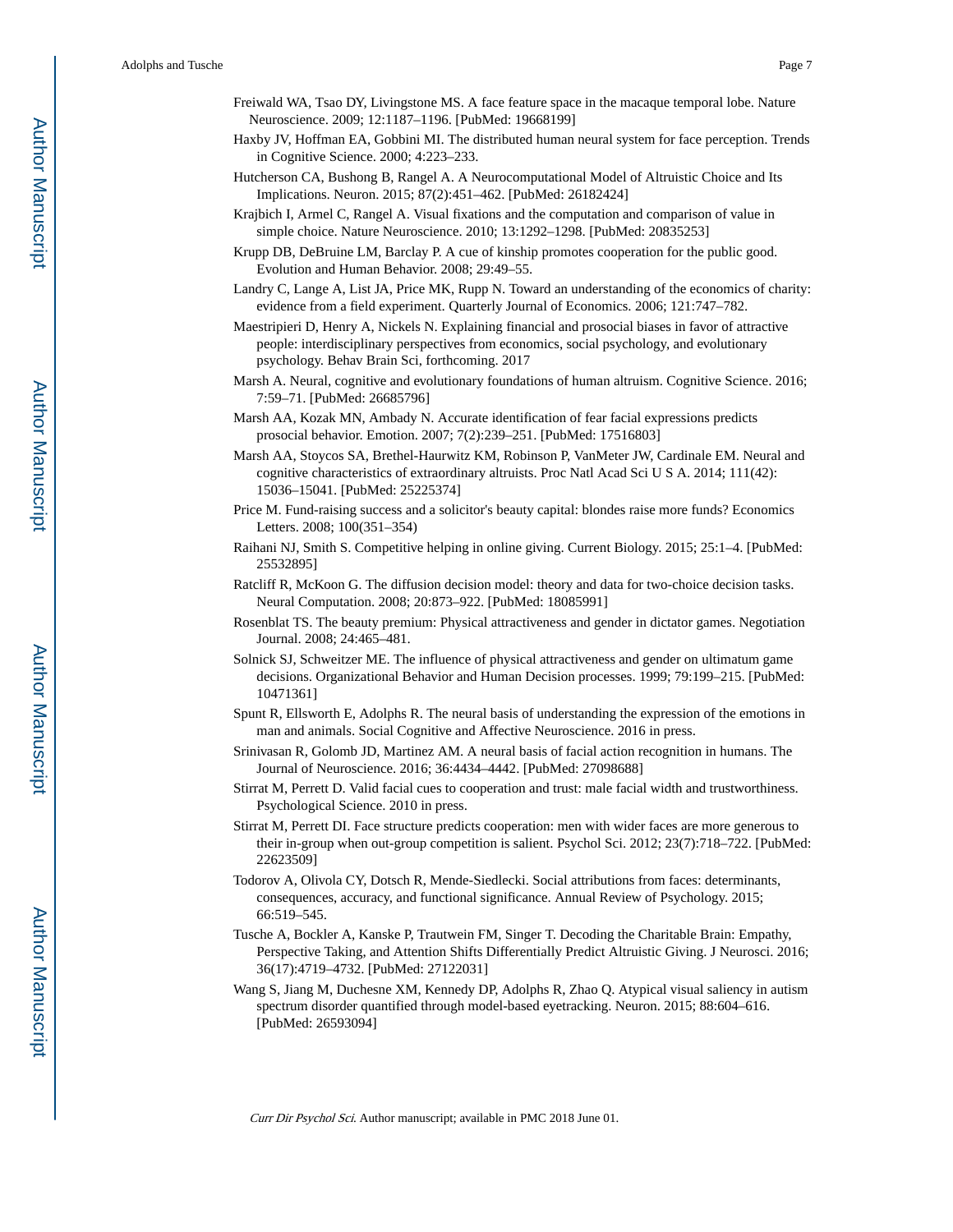- Winston JS, Strange BA, O'Doherty J, Dolan RJ. Automatic and intentional brain responses during evaluation of trustworthiness of faces. Nature Neuroscience. 2002; 5:277–283. [PubMed: 11850635]
- Xu J, Jiang M, Wang S, Kankanhalli MS, Zhao Q. Predicting human gaze beyond pixels. Journal of Vision. 2014; 14:28.
- Zaatari D, Palestis BG, Trivers R. Fluctuating asymmetry of responders affects offers in the ultimatum game oppositely according to attractiveness or need as perceived by proposers. Ethology. 2009; 115:627–632.
- Zaki J, Cikara M. Addressing empathic failures. Current Directions in Psychological Science. 2015; 24:471–476.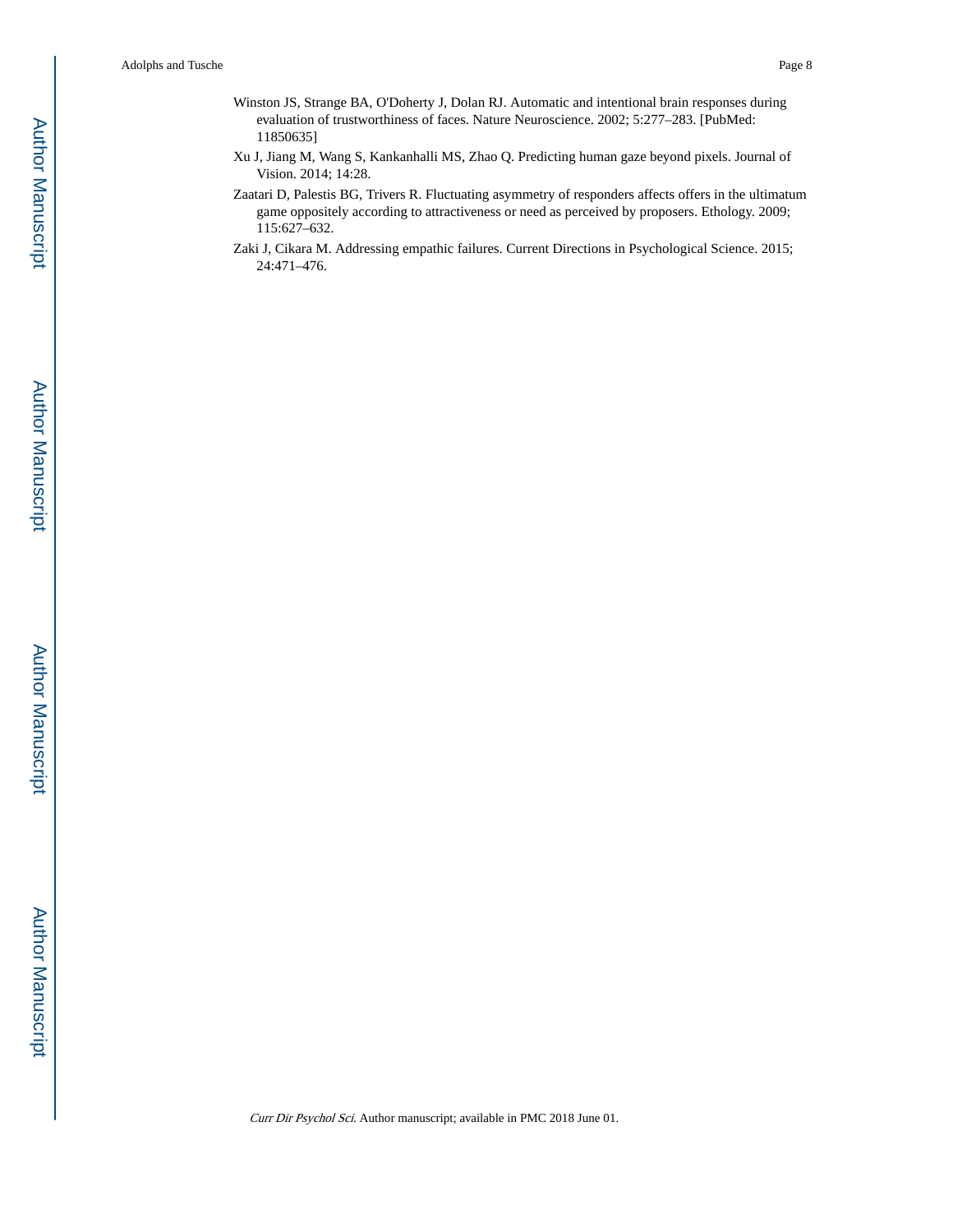

#### **Figure 1.**

Brain regions. The left panel of the figure shows schematically some of the brain regions mentioned in the text. Note that several of these (e.g. amygdala, insula) are in fact interior to the brain so that their location here represents where they are if projected onto the lateral surface. The right panel illustrates the technical equipment in functional magnetic resonance imaging (fMRI) studies that measure and map brain activity. This technique is noninvasive and safe.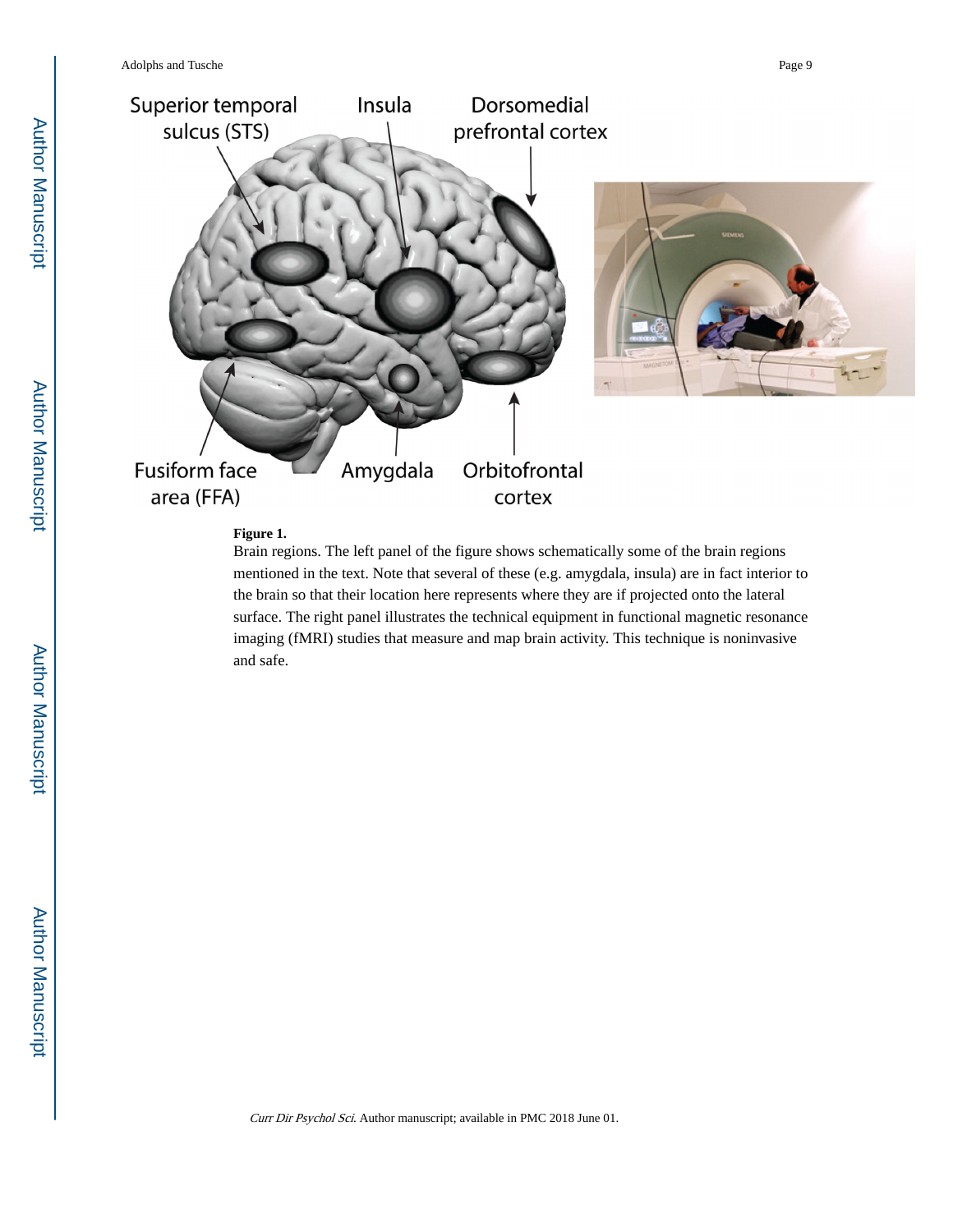## **Contributions of visual features on gaze behavior**



## Drift-diffusion model (DDM) of decision-making



## Time

#### **Figure 2.**

Tools. The upper panel illustrates model-based analysis of eyetracking data that yield saliency weights onto specific features of visual stimuli. In the current example, these features were defined for complex, real-world visual scenes and their weights were computed using advanced machine learning algorithms. The high weight for faces reflects the fact that, when looking at a scene, viewers tend to fixate faces most frequently (modified from Wang et al., 2015). The bottom panel illustrates a driftdiffusion model as applied to altruistic choices. The curves (blue) plot the relative decision value in favor of one or the